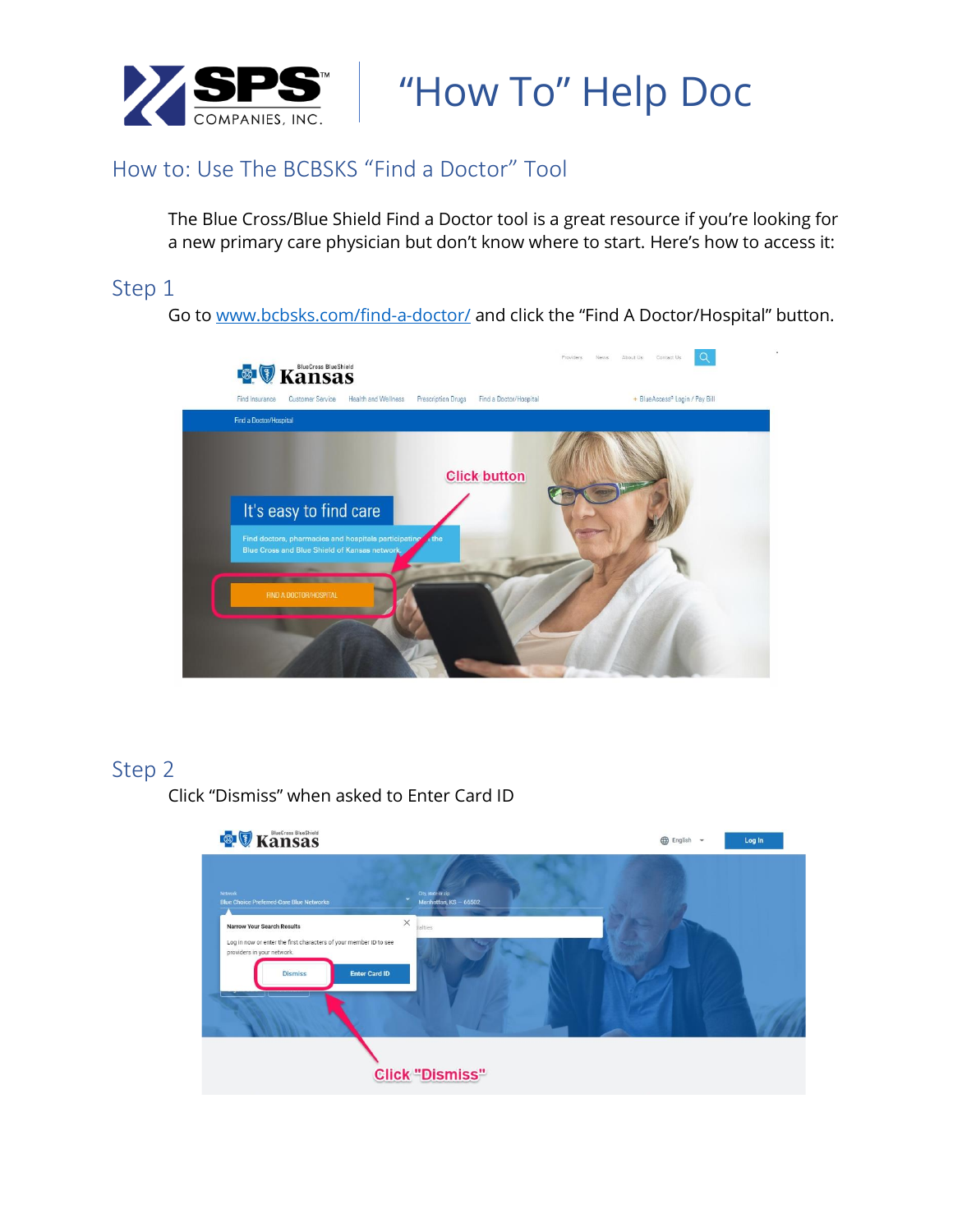Use the drop down arrow to see the Network options.



## Step 4

Select "Blue Choice Preferred-Care Blue Networks."

| <b>&amp;</b> <i>V</i> Kansas                               |                                             | English +<br>Log In |  |
|------------------------------------------------------------|---------------------------------------------|---------------------|--|
| Network<br><b>Blue Choice Preferred-Care Blue Networks</b> | City, state or zip<br>Manhattan, KS - 66502 |                     |  |
| $\checkmark$<br>Blue Choice Preferred-Care Blue Networks   | alties.                                     |                     |  |
| State of Kansas Employee Health Plan Network               |                                             |                     |  |
| Blue Choice SolutionsCAP Network (EPO)                     |                                             |                     |  |
| BlueChoice SolutionsChoice Networks (EPO)                  |                                             |                     |  |
| Kansas Dental Network                                      |                                             |                     |  |
|                                                            |                                             |                     |  |
| Choose "Blue Choice Preferred-Care Blue Networks"          |                                             |                     |  |

# Step 5

Click in the location box and type in your personal zip code where you live.

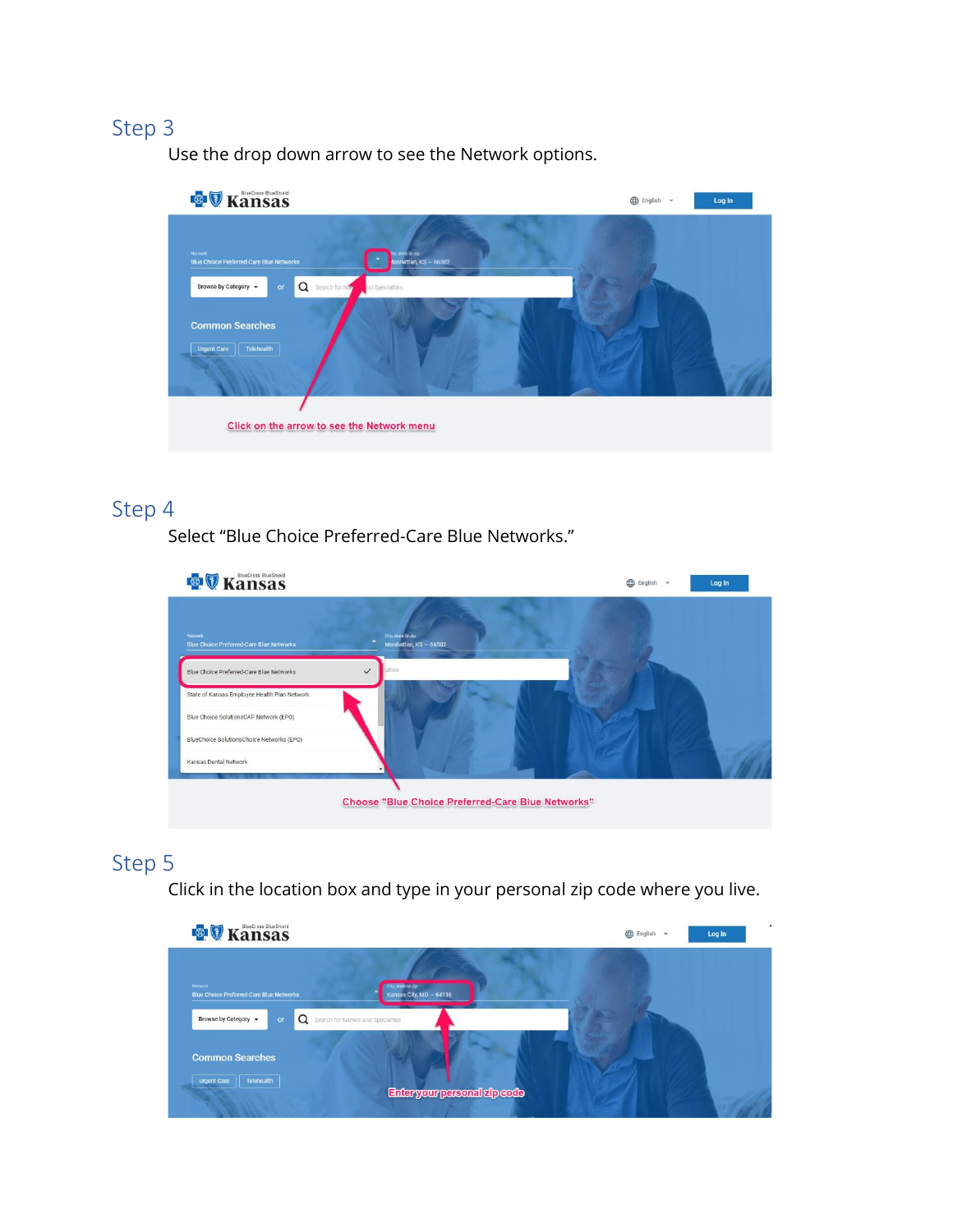Click the drop down arrow to browse categories of care.



# Step 7

Select "Find a Doctor" from the menu.

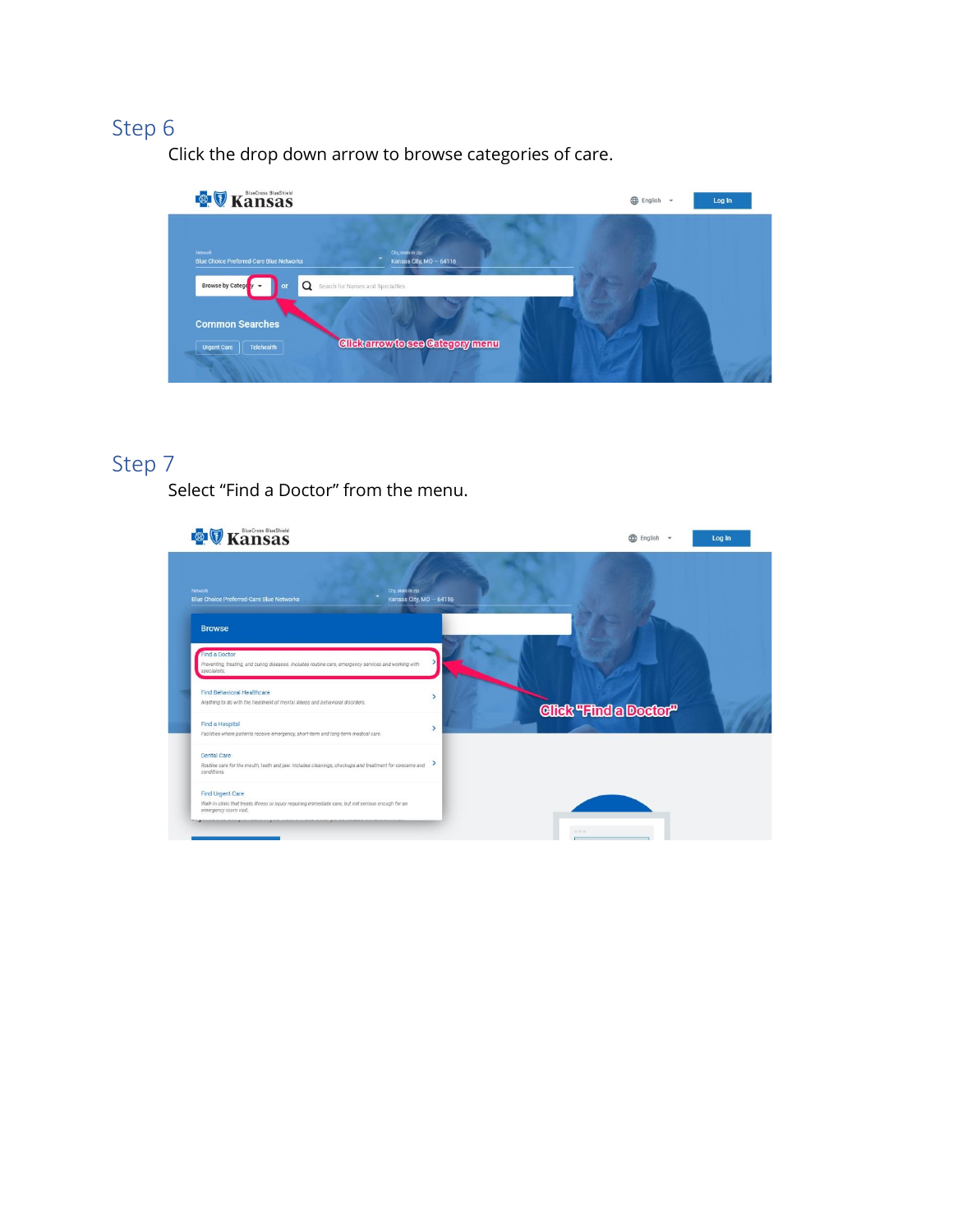Select "Primary Care."



### Step 9

Choose which type of doctor you're looking for. A good rule of thumb is that if you're looking for a doctor your family can see, choose "Family Medicine." Or, if you're simply looking for a doctor for yourself, choose "General Practice."

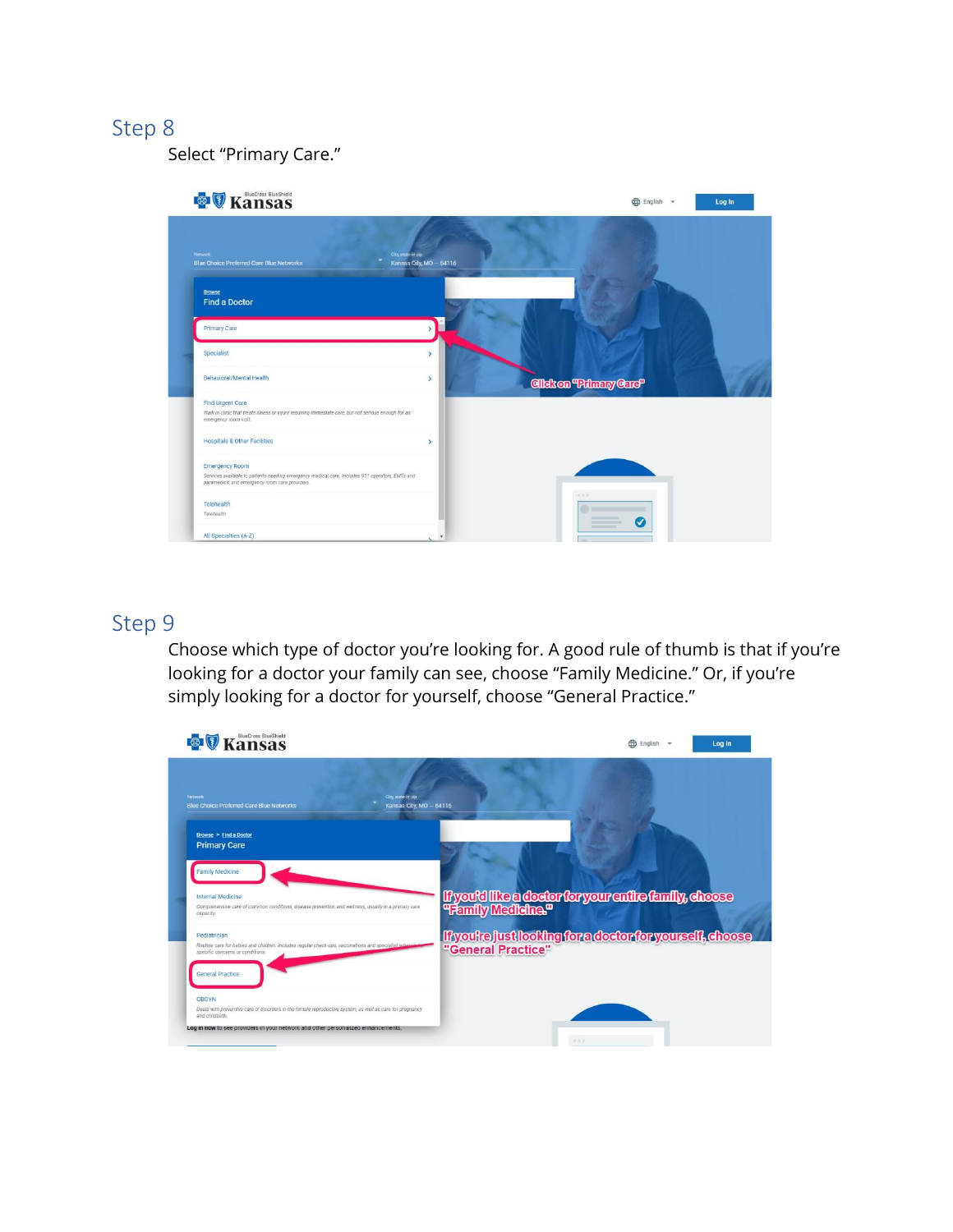Click the box next to "Accepting New Patients" and select the distance you're willing to drive to the doctor's office from your home.



### Step 11

Use the filters to select more detailed information. For example, if you prefer a male or female doctor, you can select that under Gender. You can also sort the list by various categories, including by seeing the doctors who are closest to your home first.